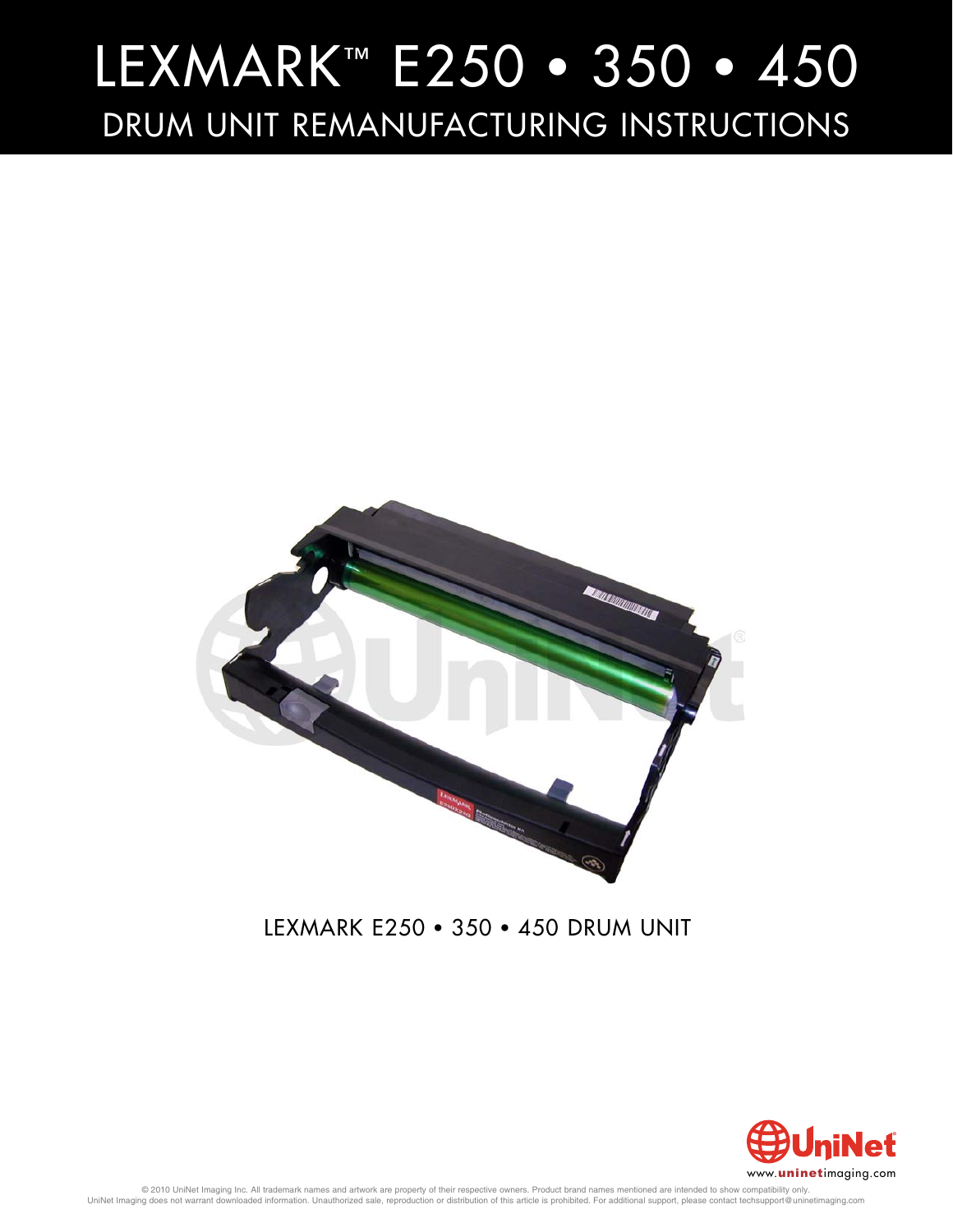# REMANUFACTURING THE LEXMARK<br>E250/350/450 DRUM UNIT

E250 OR AND UNITED STATES ON THE UNITED STATES OF A SUBSEMINITY OF A SUBSEMINITY OF A SUBSEMINITY OF A SUBSEMINITY OF A SUBSEMINITY OF A SUBSEMINITY OF A SUBSEMINITY OF A SUBSEMINITY OF A SUBSEMINITY OF A SUBSEMINITY OF A

#### SUPPLIES REQUIRED

- 1. New replacement drum
- 2. New wiper blade
- 3. Cotton swabs
- 4. Isopropyl alcohol
- 5. Drum padding powder

#### TOOLS REQUIRED

- 1. Phillips head screwdriver
- 2. Small common screwdriver
- 3. Vacuum approved for toner
- 4. Needle nose pliers



1. Remove the E-ring from the small gear side of the drum axle shaft.



2. Remove the drum axle from the large gear side of the drum. If you try to pull it out from the small gear side, the shaft will jam up on the drum ground contact and damage the contact.

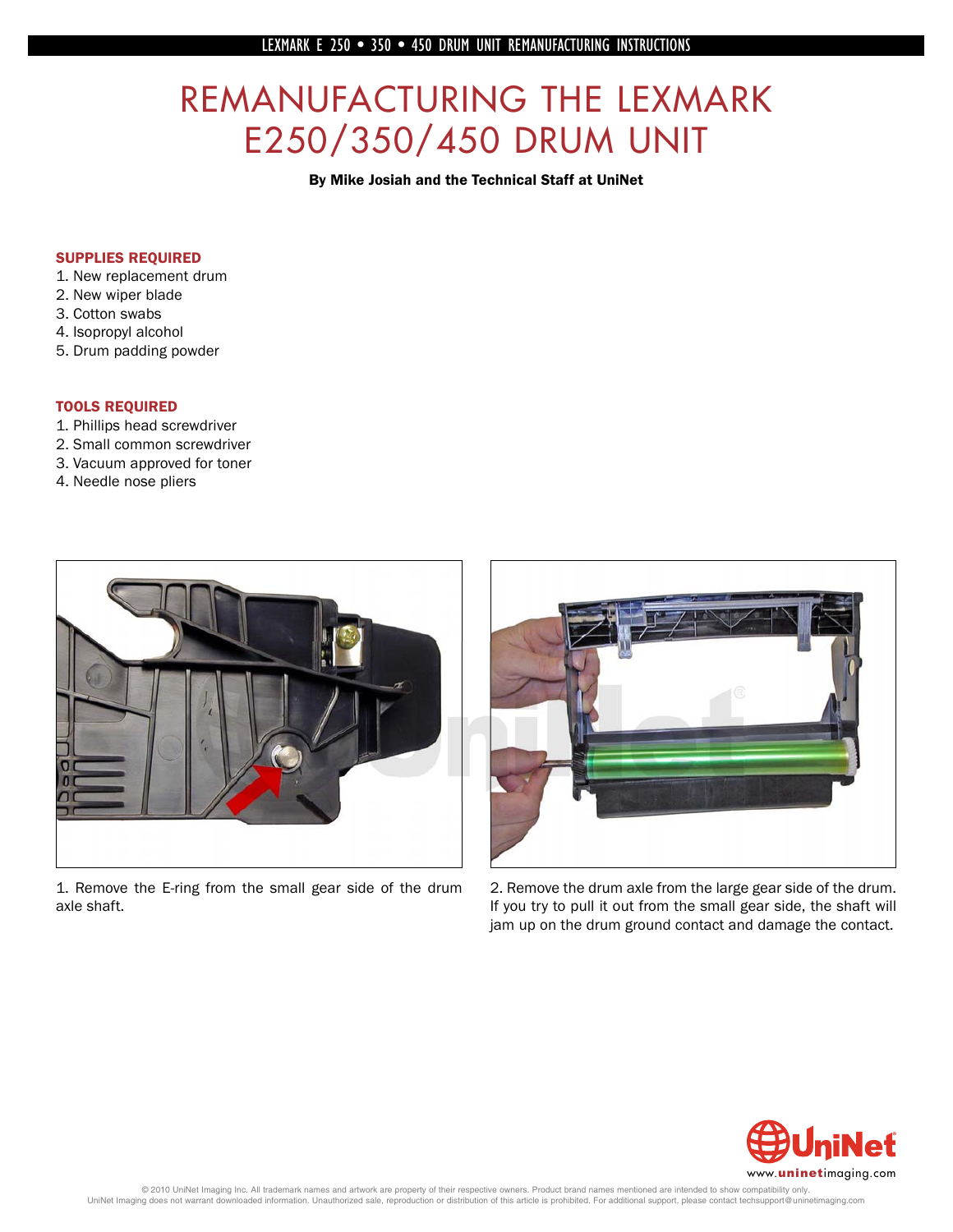



3. Carefully remove the drum. 4. Carefully lift out the PCR. The PCR holders will most likely come out with the PCR. This is OK. It makes it easier to re-install it later. Be very careful not to touch the roller with your skin. As with any PCR, the oils naturally present in your skin will be absorbed by the roller and cause printing problems (extra marks on the page).





5. Remove the two screws from the wiper blade. 6. Remove the wiper blade, and clean out any waste toner.

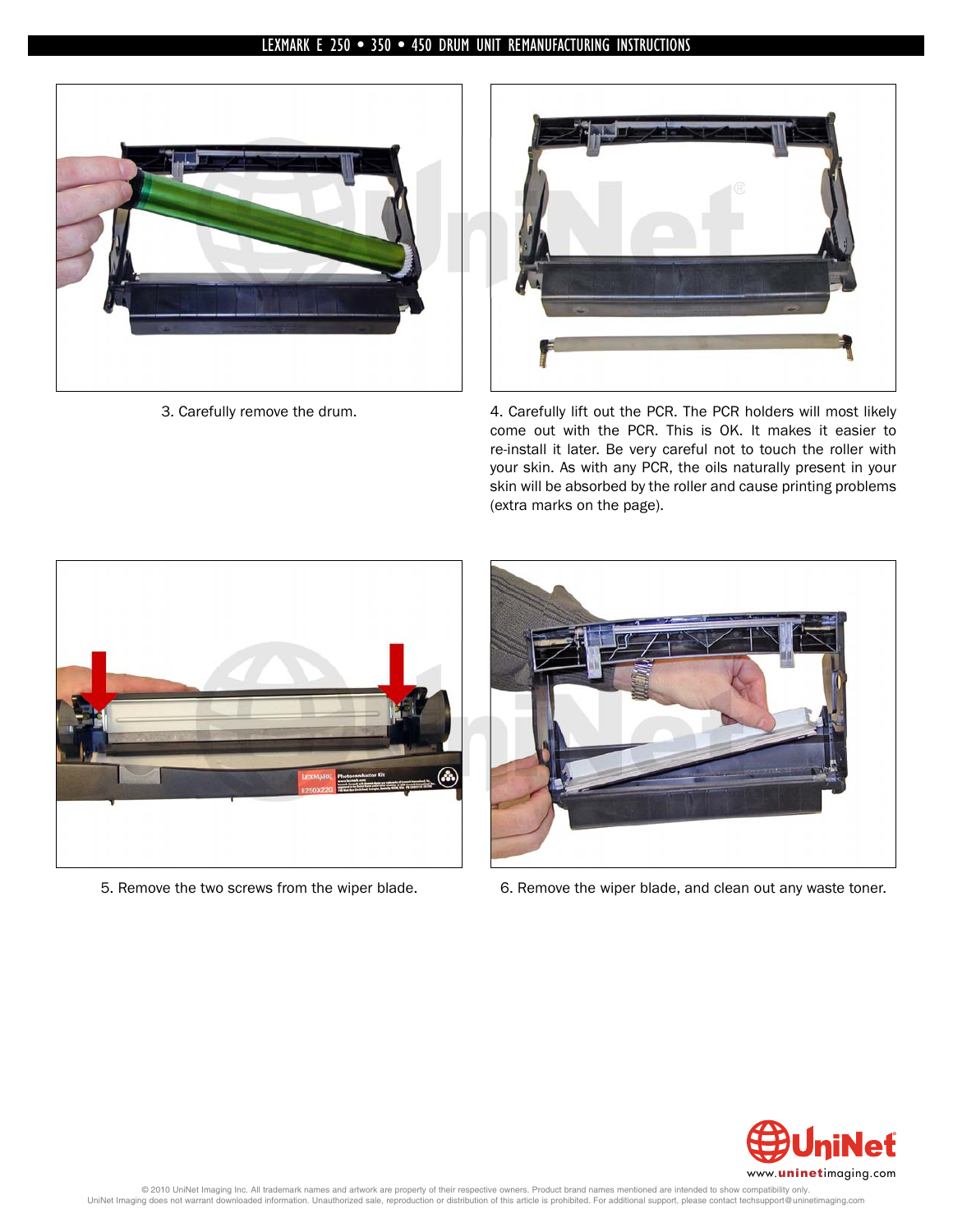

7. Install a new wiper blade coated with your preferred lubricant and two screws.



8. Clean the PCR holders with 99%pure isopropyl alcohol.

Snap on to the ends of the PCR.





9. Install the PCR and holders. 10. With the waste chamber facing you, install the drum so that the large gear is on the left side, spring on the small gear facing down.

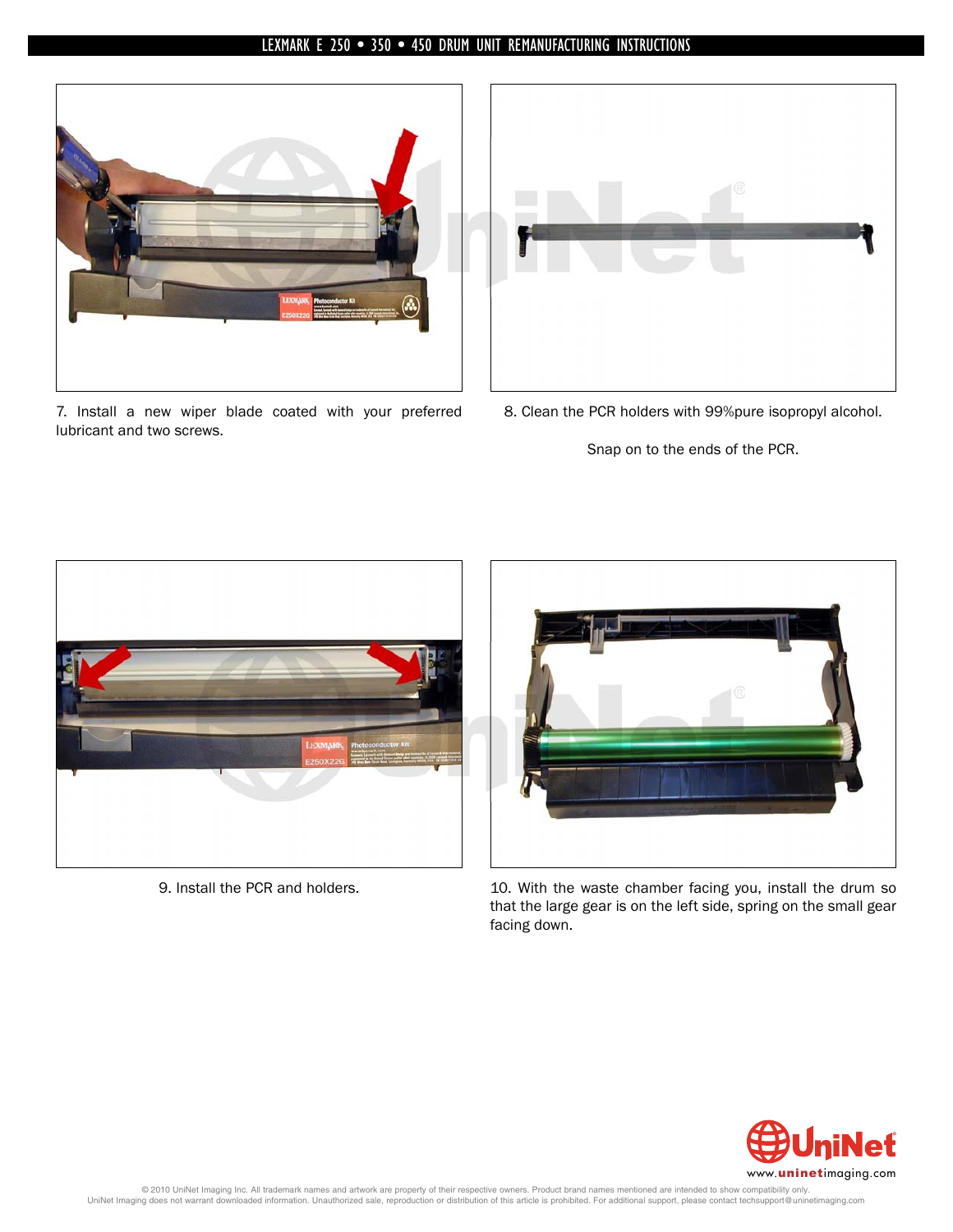

11. Install the drum axle from the large gear side. 12. Install the E-ring on to the axle.





13. Just to make sure that everything is meshing properly and lubricated properly, rotate the drum by the large gear in the proper direction. This is always a good idea for drum units as a final check before installing the cartridge in your test machine.